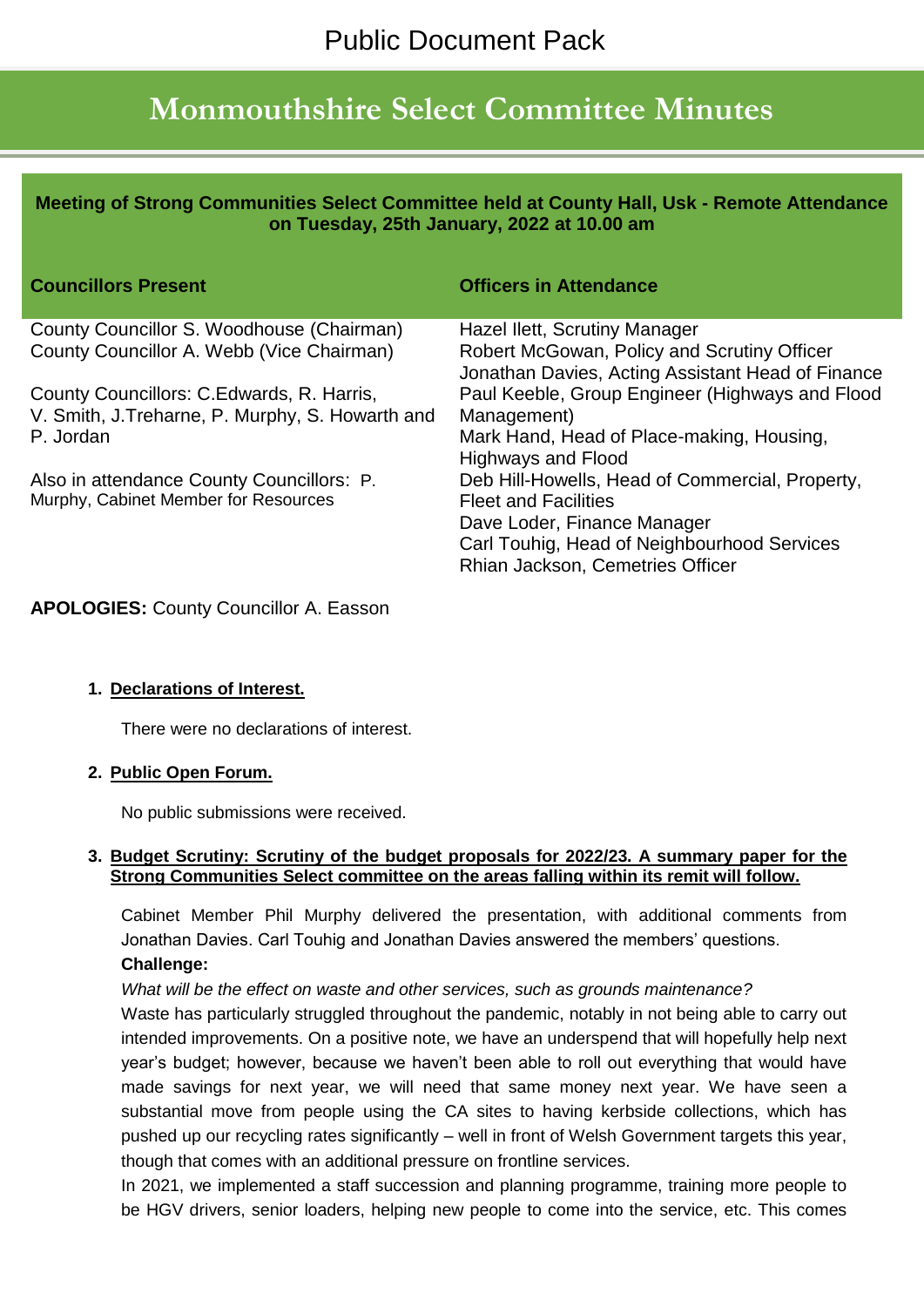

with an additional cost but improves career prospects for those in the front line. the Re-use shops and Repair Cafes are going very well but they again involve a cost, and we haven't been able to maximise the income generation opportunities, due to the Covid lockdowns.

The change to garden waste bins has been a massive success, greatly reducing the subsidy needed form the council to run that service but, again, the 'double-edged sword': the popularity of that service is pushing us into needing to acquire another vehicle. We didn't expect such success, with an increase of 2,000 customers. We will need to promote the service again, to get more customers to help to balance the books. Grounds maintenance workload has increased dramatically. We are trying new things all the time, such as No Mow May. Though there was a very good response to this from most people, it is still a work in progress. Recognising the difficulties of an ageing workforce, we have brought in progression succession planning to grounds maintenance, creating teams to do specific works, some of which generate income – but we are at our limit with these and need to invest in certain areas of the council.

We have been very successful in drawing down grant funding for regeneration projects and improving our town centres but for the towns to continue looking their best, we need to maintain the infrastructure that we have put in. This adds a cost but is the right thing to do, particularly in encouraging visitors into our town centres.

Ash dieback is hitting the whole county now, with a huge increase in the number of trees affected. This year we will bring in a new tree officer who will plot where all of the trees are. We have asked for Capital funding and can hopefully start to make a difference in the areas with a lot of ash dieback.

We went out to tender on the HWRC contract and transfer station: Suez has now taken over from Viridor. A lot of the principles that were put in place reduced the cost of the contract significantly – with an approximate £300k saving – and there is some income generation within the contract. So, we hope to see a bigger increase in income generation this year as well as the saving on the contract price.

*There is mention of the reduction in crematorium service dividend of £46k – is that the amount of the reduction in the dividend, or the amount of dividend that we received from the crematorium service?*

Yes, that is the amount of the reduction. We tended to receive around £140k per year in dividend, which is now going to change, for the reasons outlined: there's more competition, and there's less of a reliance on the crematorium service's built-up reserves. They are looking for a more sustainable way forward over the medium term, the first stage of which is reducing the dividend.

*What might the 'different working arrangements' in Usk Post Office be?*

We can't give a direct answer this morning but can come back to members with more detail.

## **Chair's Summary:**

Thank you to officers. Putting together a budget in these difficult times is very demanding. Some services, such as Highways Maintenance and Waste are under considerable pressure. Our teams have been very successful in completing their duties, especially in light of staff shortages. There have been successful initiatives such as No Mow May, and secured grant funding for improvements to town centres, which have been effective. The Council has exhausted income generation to offset costs, so we are at the point of needing to invest in some of these services. This explains why costs have increased, and the committee recognises the challenging situation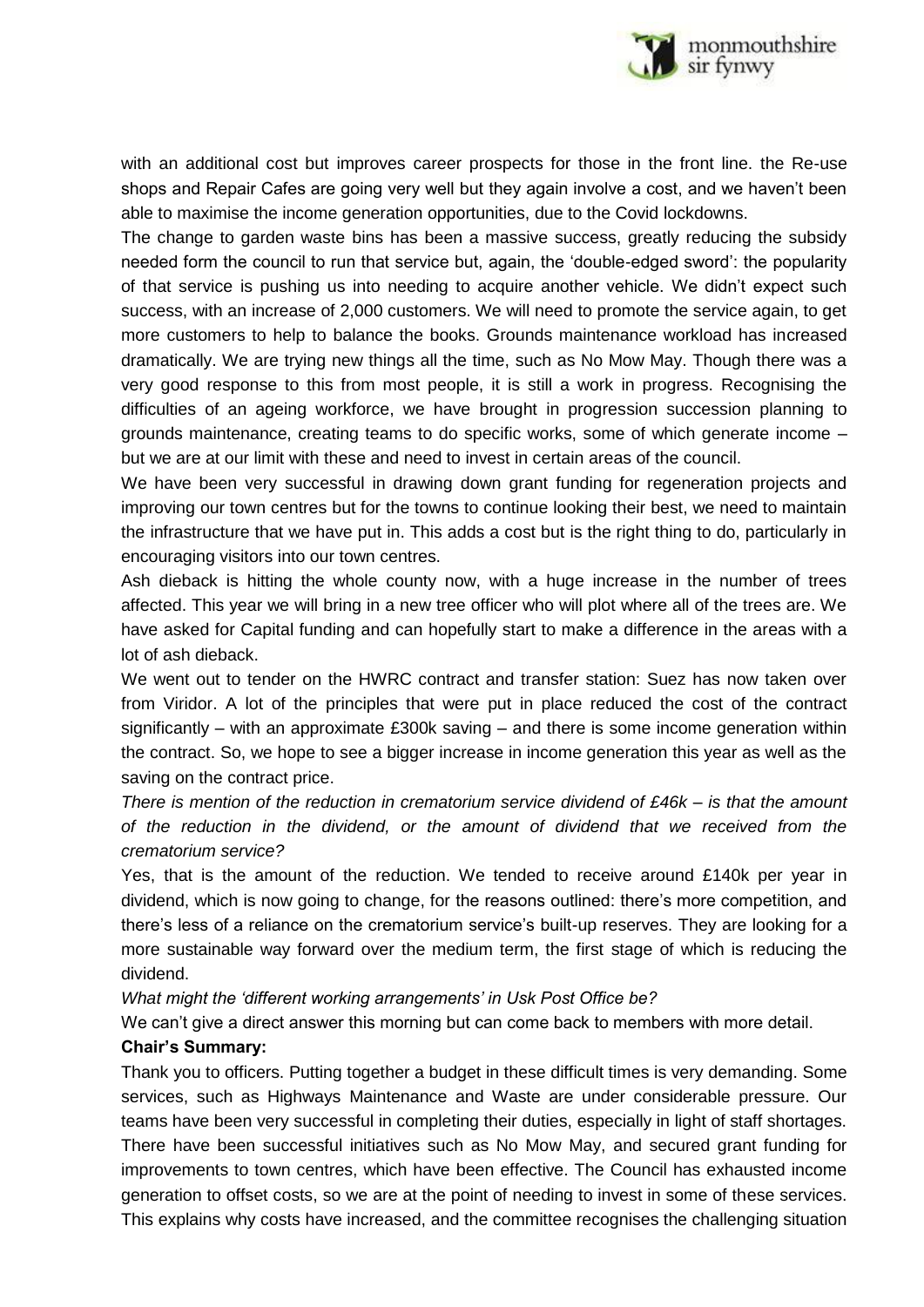

with the pandemic and previously, the flooding. We have been assured that everything that can be thought of is being carried out.

### **4. Café Pavement Policy - Pre-decision Scrutiny of this revised policy ( report to follow).**

Paul Keeble delivered the presentation and answered the members' questions with Mark Hand. **Challenge:**

*In paragraphs 7 and 7.1, under resource implications: how much will the possible consultant cost? Will it be covered by the nominal £10 charge? If not, why not?*

The £10 fee will not cover the additional expense of either internal staffing resource or a consultant, it is something we will have to take from our budget. We don't have time with the interim policy to set and consult on a new fee, and get that agreed by a Cabinet member before the pre-election period starts.

The best approach is to carry on for this interim period and resolve that once we've worked out what the costs are of delivering the service and set the fee accordingly next year.

*Can this survey not be undertaken in-house by our own employees?*

We don't have enough staff. We had agreement back in July to fill a number of vacant posts and create additional ones; we are still working through that process. Filling those posts has been a time-consuming and problematic task, and a number of vacancies remain. We therefore don't yet have the in-house resource, given all the other work that the team is doing.

*When the arrangements have been agreed, and the areas delineated, will there be some way of alerting the visually impaired with something on the ground, if there are no barriers?*

Where there are barriers, they will be covered, to assist partially sighted persons. any other suggestions as to how we can improve awareness would be gladly received. This would be part of the reviewing process, when we engage with the various groups.

*The report mentions 'pedestrians' i.e. those who are walking. But there are other users of the route – is there a better term that could be used?*

This is a good point but we aren't sure what else could be used.

*Everyone with a licence must have a minimum £5m liability insurance. What assurances do you have that all the licenced premises have and maintain this insurance?*

Insurance is part of the licencing process – it is a legal agreed document, and we would need to see proof of their public liability insurance before granting a licence. It is a condition of the licence. *Are we dealing with cases of cafes over-extending their boundaries?*

Yes, there is a tendency to this, which we picked up in the Evaluation section, as disabled persons are often affected when a business pushes its boundaries further out. This is why, as part of the interim policy, there needs to be a marked-up plan that is monitored regularly so that when we carry out our highways safety inspections, we will go out and inspect the areas and ensure that they match the arrangements on the plan. We could consider putting markers down on the carriageway, as we progress. We will have a better idea of how to manage this once the pandemic settles down. *We wouldn't want the policy to be so restrictive that people can't continue as they are now, unless it is unsafe to do so. For example, the matter of storing food and drink outside. Could there be special circumstances for this, such as during the Abergavenny Food Festival?*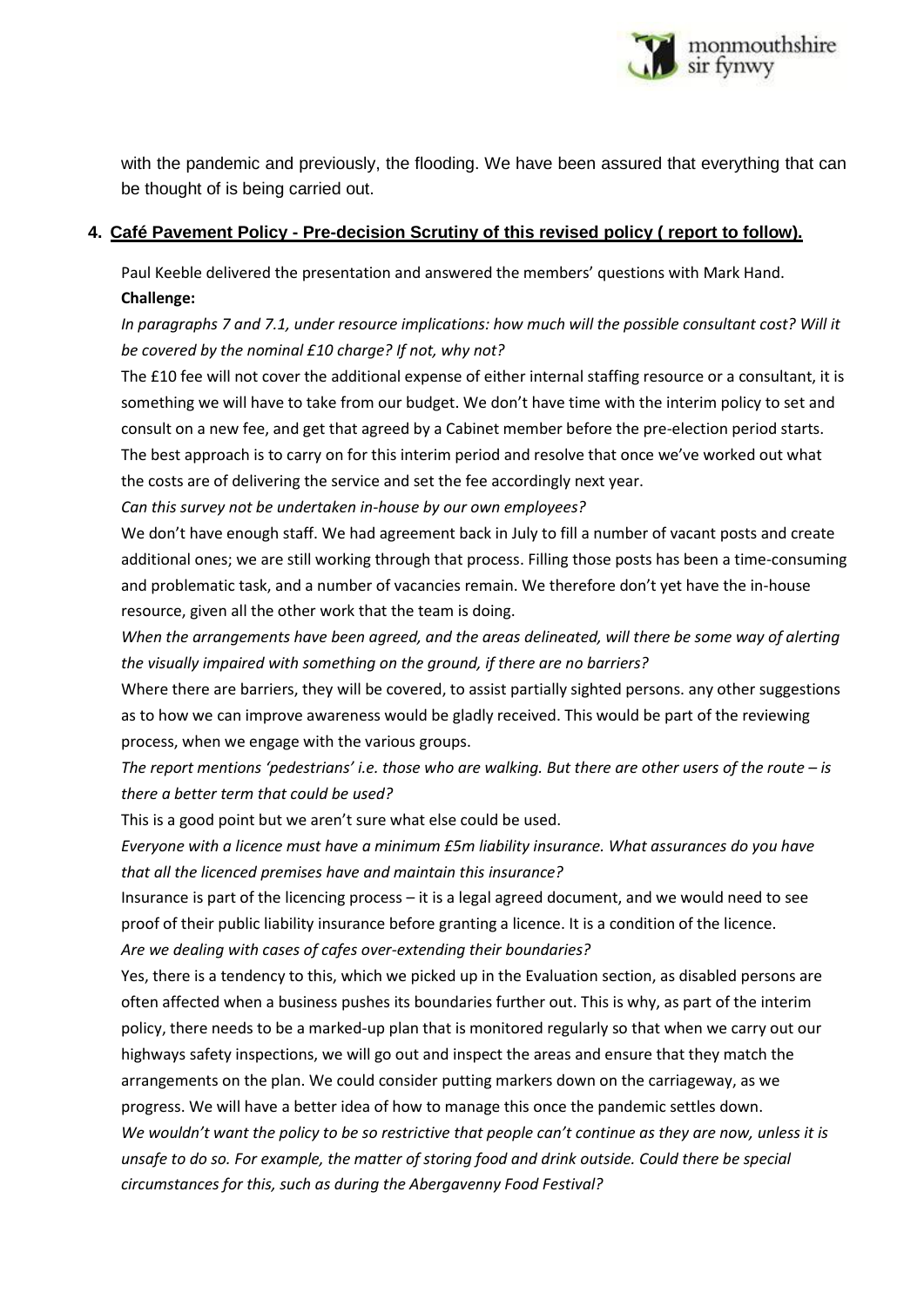

This probably relates more to the Environmental Health side, as food standards would need to be met. So, if the premises don't provide food or drinks then the interim policy we propose wouldn't allow them to have a licence because they wouldn't meet the food standards requirements. Food festivals are managed as different events – they wouldn't be appropriate to the pavement café licences. *Regarding removing furniture, is there a dispensation for furniture that is already there that hasn't been a hazard?*

At the moment, we propose that everything should be removed outside the hours, to maintain a clear highway, as they could be vandalised or cause damage. Some structures are permitted on the highway, though these would still need careful consideration as access needs to be maintained for maintenance or utility works. The King's Head in Chepstow is an example: due to the slope of the seating area, an area was made to allow tables and chairs, which can't realistically be cleared away every night, so special arrangements were put in place for that. But in the majority of cases, it would be expected that tables, chairs and barriers are removed each night, as is done on the continent.

*What's the policy with A Boards?*

The intention is to widen the policy as part of the review, to cover A Boards and the advertising side of things, including advertising on umbrellas, banners, etc. Currently, in the policy there shouldn't be, to preserve the environment and make the towns more attractive but it is something to be considered in the future and would be an opportunity to take feedback from the businesses and consumers. We wanted to avoid the situation where any space available was being used to advertise.

*Are there areas where a neighbouring business is willing for a café/restaurant to use the frontage of their premises?*

If there were agreement by the neighbours then we might be able to consider it, but we would have to put that possibility in the policy, as most adjoining businesses wouldn't want encroachment in front of their premises.

*Is it definitely wood or metal only? There is some strong and solid plastic furniture.*

Yes, some plastics could be as pleasing in appearance, but this is also about the reduced use of plastic, where possible. Wood and metal are generally of a higher standard and therefore appearance, but it could potentially be considered further as we progress.

*Apparatus will be placed on public highways. Would it be feasible to look into the option of leasing that section to the relevant business, rather than the council being solely responsible for it?*

We could look at a lease for MCC's own land but not for the public highway because it is governed by the Highways Act, which sets out the legal framework. Any apparatus placed on the highway is considered to be an obstruction; the only way they can be permitted is via a licence from the Highways department. It's not uncommon for us to grant licences for many things, but that is the process, as we need to ensure a number of criteria are met in doing so.

*So, the sole responsibility is with the Highways department to manage?*

Mostly yes, but also in consultation with Licensing and Environmental Health colleagues – we all have an input.

## **Chair's Summary:**

Thank you for the report. We have scrutinised the policy and proposal to review the policy, including the application fee, during 2022, to reflect changes in legislation and best practice with an amended policy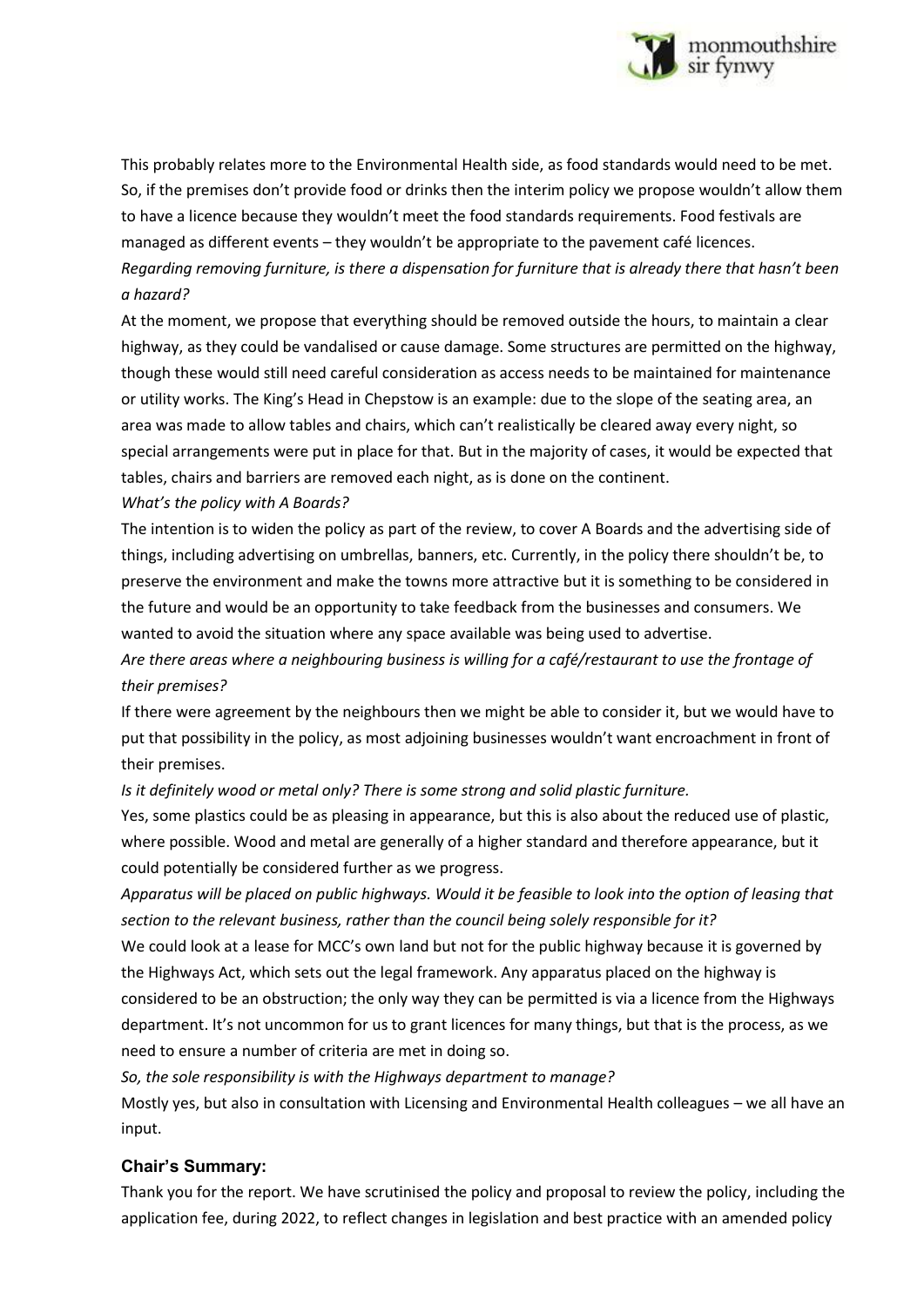

and fee structure reported to the Cabinet Member for approval. This will include consultation with business forums and other interested parties, whose suggestions will be considered as part of the updated policy. It is good to see that the policy will be consulted on and reviewed throughout the period, as that will be needed to make this work.

We hope that the points made by members will be taken into consideration, particularly relating to the visually impaired and exceptions made for leaving tables and chairs outside, materials used, and food and drink.

The committee wishes these points to be included as recommendations.

# **5. To consider a report produced by County Councillor V. Smith in relation to burials and cremations.**

Councillor Smith presented the report. Debra Hill-Howells explained MCC's service, and Rhian Jackson answered the members' questions:

MCC has undertaken 7 publicly assisted funerals in the last 3 financial years. None of those related to families being unable to meet the costs of the funeral service, but to individuals not having next of kin or being estranged from their families. We look after the reservation of business plots, undertake checks for things like rights to burial, organise burials themselves in conjunction with funeral directors, look after the headstones, and look after the sites through grounds maintenance teams. We also provide support and advice for the bereaved.

In considering how we might expand the service we need to be realistic, given that we have one designated Cemeteries Officer, Rhian Jackson. She has previously had discussions with the funeral directors about whether anything could be done with 'no frills' services, and what else could be done as an authority. At that time, there was limited appetite. The directors in our area already offer 'no frills' services but we are happy to look at any other ideas that might be beneficial.

# **Challenge:**

*Regarding the 7 funerals in the last 3 years, we have had no-one in such dire circumstances that they couldn't undertake a funeral?*

That is correct, at this time. We only get assisted burials, where there are no next of kin. The hospitals will take on what we would consider to be an assisted burial if the person dies in hospital with no funds. If they did have funds, but the family didn't want to take on the burial if the person died in hospital, then we would take it on. So, there could be people out there that have trouble in financing the funeral but a lot of that would be hidden from us and dealt with by the hospital bereavement team.

## **Chair's Summary:**

Officers will set up a meeting with the Cabinet Member and Councillor Smith to consider the recommendations in depth and further detail.

# **6. To confirm the minutes of the previous meeting.**

The minutes were confirmed and signed as an accurate record, proposed by Councillor Treharne and seconded by Councillor Smith.